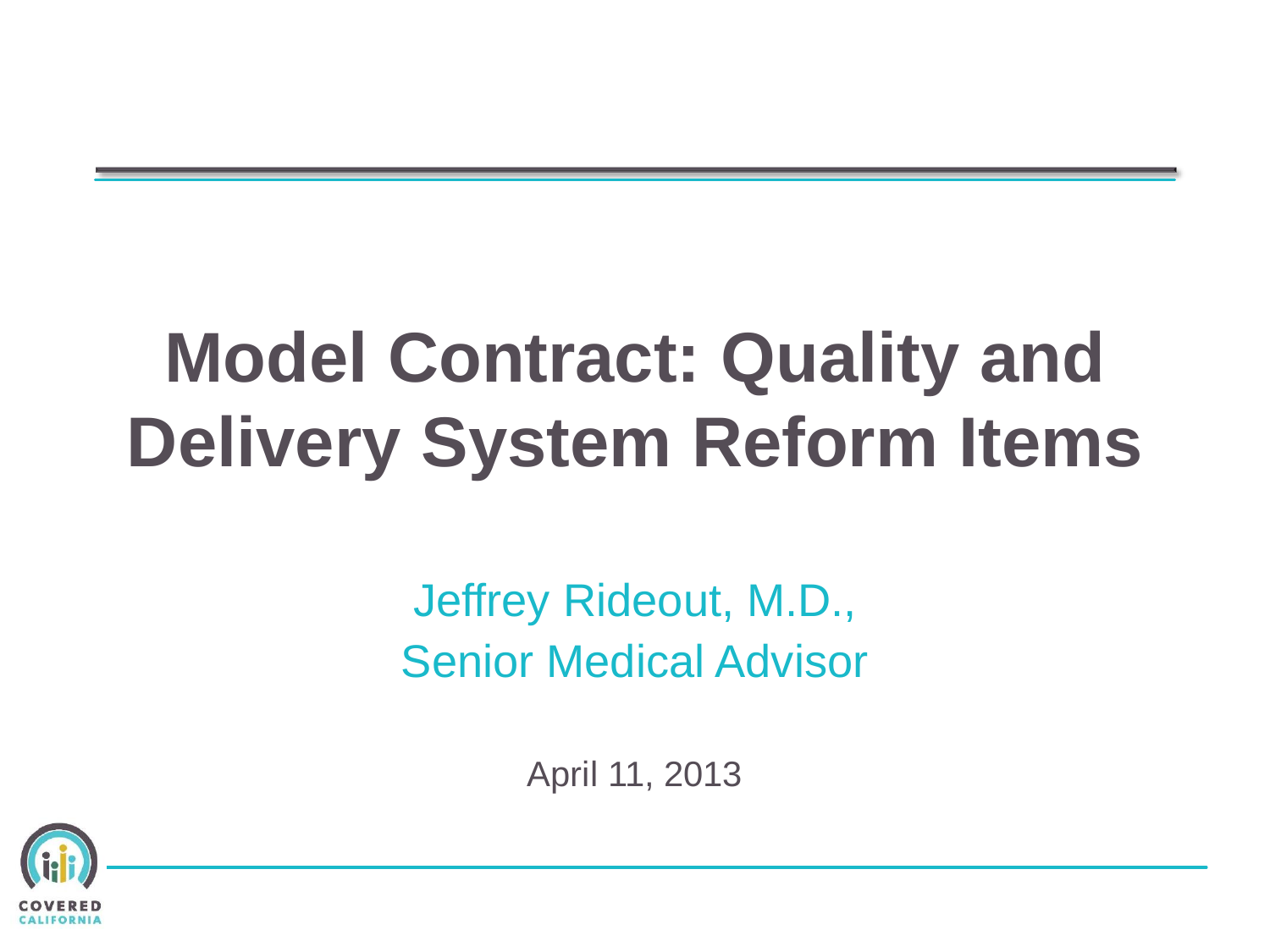### **Framing: Quality Issues and Model Contract**

- Quality and Delivery System Reform contract provisions are all grounded in the August 2012 Board Policy Report.
- Provisions that will potentially require money to be spent can be phased in after 2014.
- Many future initiatives are based on the Triple Aim and should save money by improving quality.
- Many of these contract requirements will be couched as " tell us what you are doing" which we allow us to plan these initiatives together for future years.

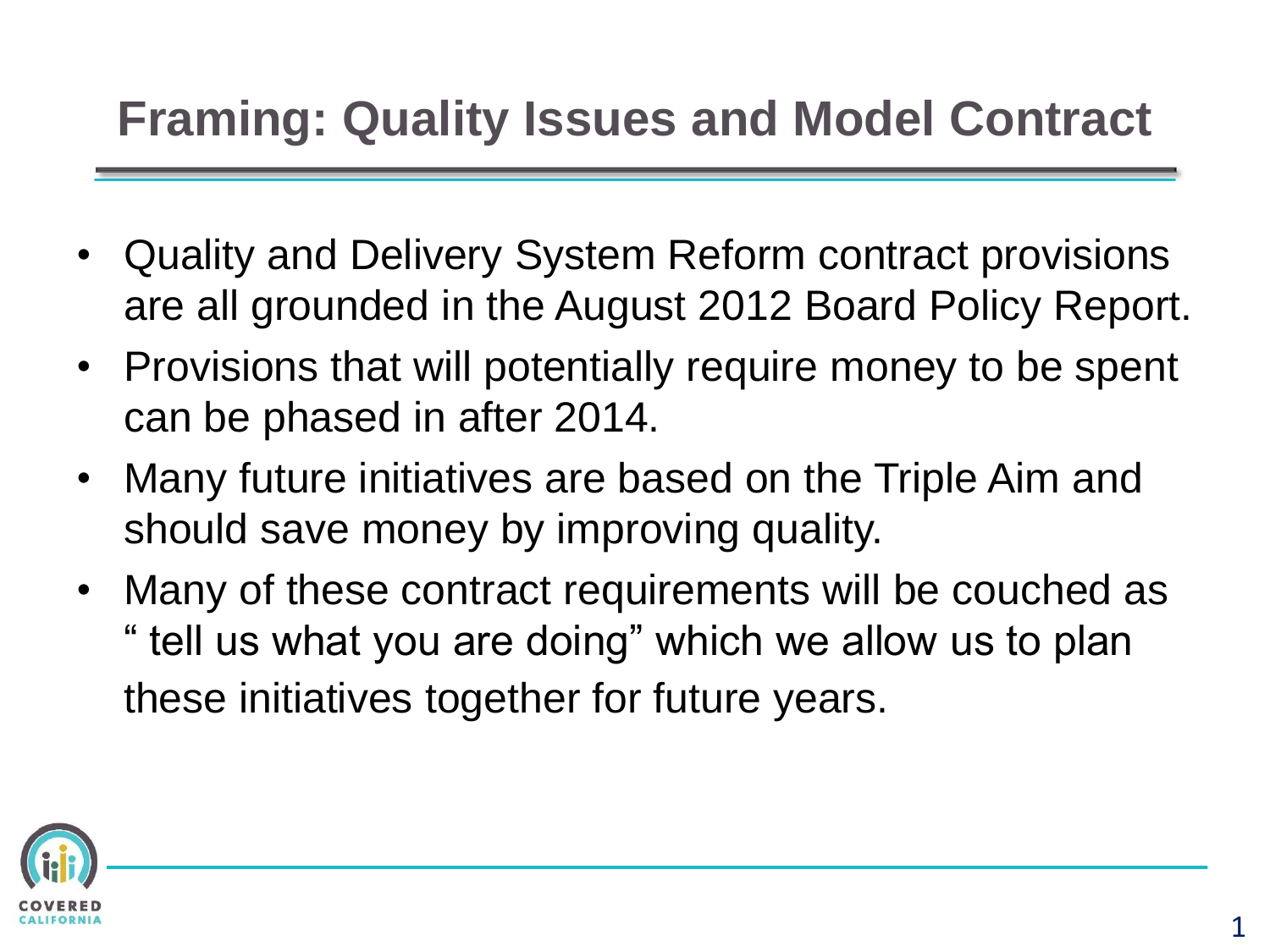### **Framing: Quality Issues and Model Contract**

- If bidders believe that any contract requirements will be unduly costly, we would request quantification.
- No "second class" citizenship for Exchange enrollees, we expect the same type of delivery systems and innovations that you are providing for other clients.

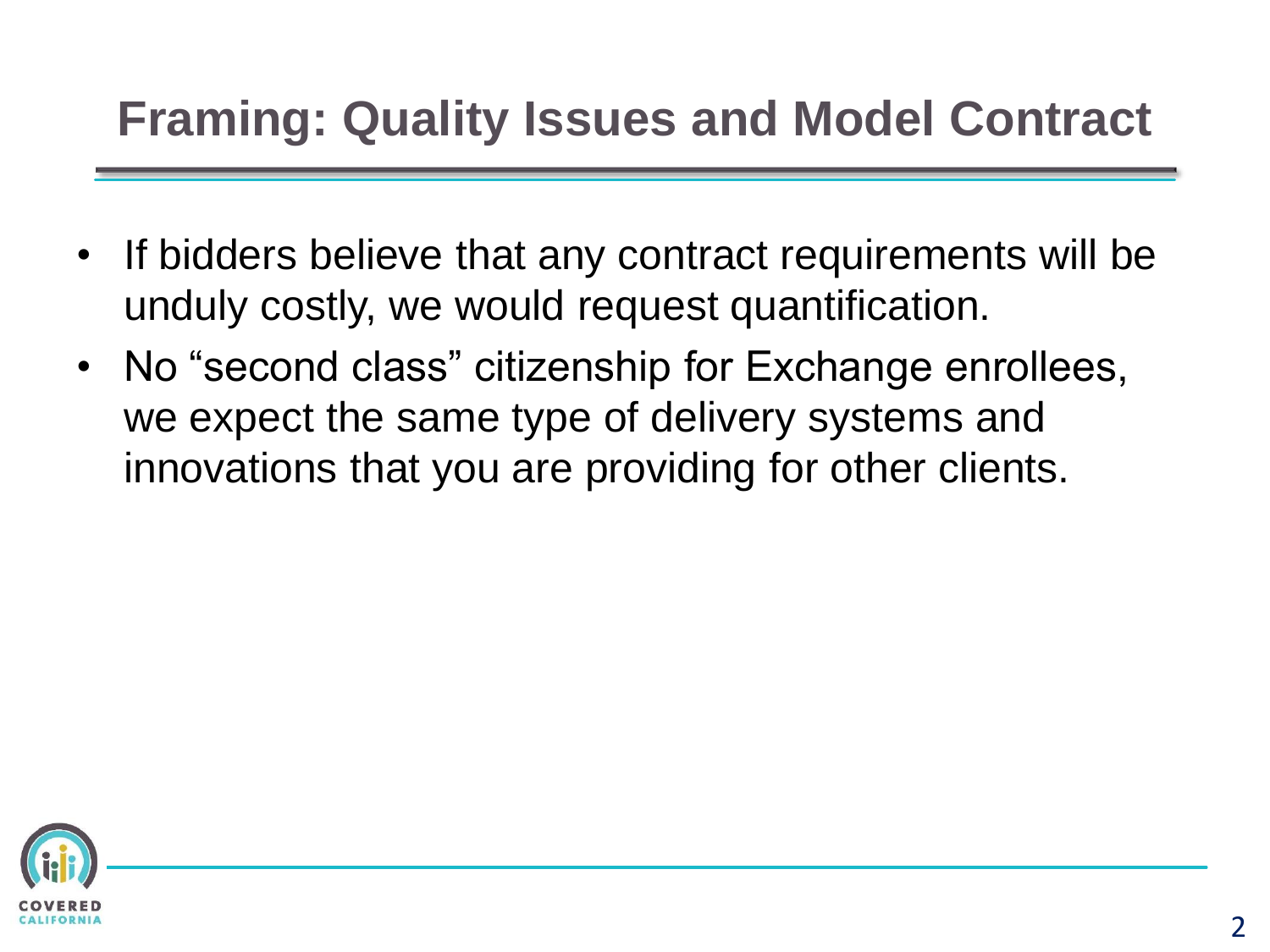# **Model Contract: Recap of Key Quality and Delivery System Reform Requirements**

- Pro-active management plan for at-risk enrollees.
- Provide list of options to demonstrate QHP commitment to coordinated care.
- Active promotion of coordinated care.
- PCP assignment for all QHPs reflects belief that PCP is key to coordinated care approach; open to proposed alternative approaches.
- Ensuring enrollees who are "new to coverage" receive a preventive services visit within 120 days of coverage; serves partly to support pro-active care plan for at-risk enrollees.

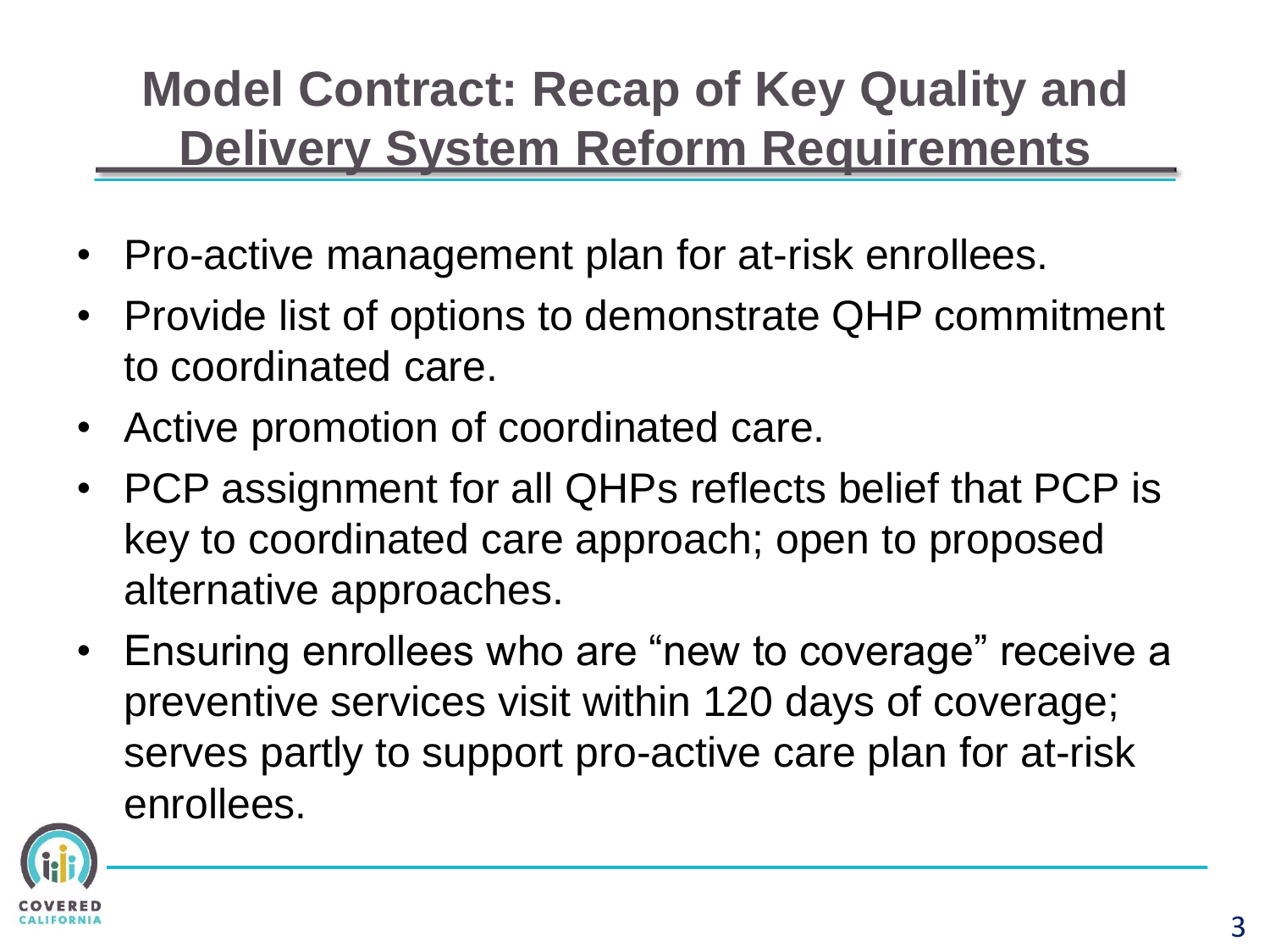# **Model Contract: Recap of Key Quality Requirements**

- Create incentives to encourage at-risk enrollees to pursue optimal, evidence-based care.
- Service performance guarantees which reflect best practices will be included in next version.
- QHPs asked to identify which hospital quality initiatives they select for collaboration.
- Value-based reimbursement: report provider payment reforms that value quality over volume.